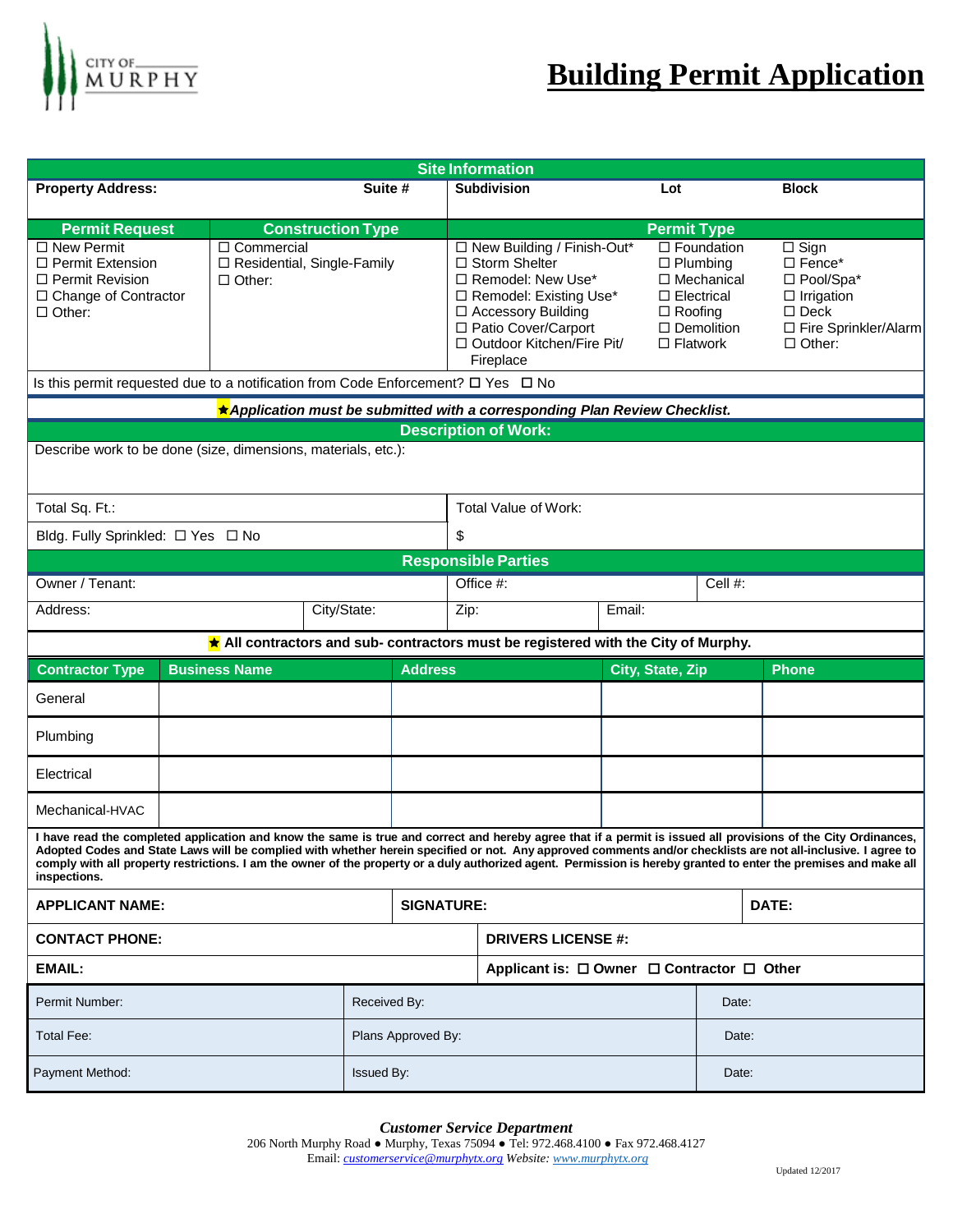

## Building Permit Application Fee Checklist

## PERMIT NUMBER: \_\_\_\_\_\_\_\_\_\_\_\_\_\_\_\_

| FOR OFFICE USE ONLY                        |                         |  |  |  |  |  |  |
|--------------------------------------------|-------------------------|--|--|--|--|--|--|
| Zoning:                                    |                         |  |  |  |  |  |  |
| Min. Building Setbacks from Property Line: |                         |  |  |  |  |  |  |
| Front:<br>Front Side:                      | Side:<br>Rear:          |  |  |  |  |  |  |
| No. of off street parking spaces required: |                         |  |  |  |  |  |  |
| <b>Special Conditions:</b>                 |                         |  |  |  |  |  |  |
| Type of Construction:                      | <b>Occupancy Group:</b> |  |  |  |  |  |  |
| <b>Permit Fees</b>                         |                         |  |  |  |  |  |  |
| <b>Building</b>                            | \$                      |  |  |  |  |  |  |
| Electrical                                 | \$                      |  |  |  |  |  |  |
| Mechanical                                 | \$                      |  |  |  |  |  |  |
| Plumbing                                   | \$                      |  |  |  |  |  |  |
| Plan Review/Addendum Fee                   | \$                      |  |  |  |  |  |  |
| <b>Impact Fees</b>                         | \$                      |  |  |  |  |  |  |
| <b>Sewer Size</b>                          | \$                      |  |  |  |  |  |  |
| <b>Water Meter Fee</b>                     | \$                      |  |  |  |  |  |  |
| <b>Engineering Inspection Fees</b>         | \$                      |  |  |  |  |  |  |
| <b>Contractor Registration</b>             | \$                      |  |  |  |  |  |  |
| Service Fee @ 3.5%                         | \$                      |  |  |  |  |  |  |
| Other                                      | \$                      |  |  |  |  |  |  |
| <b>Total Due</b>                           | \$                      |  |  |  |  |  |  |
|                                            |                         |  |  |  |  |  |  |
| CSR:                                       | Date:                   |  |  |  |  |  |  |
| <b>Building Official/Plan Review:</b>      | Date:                   |  |  |  |  |  |  |
| <b>Miscellaneous Notes:</b>                |                         |  |  |  |  |  |  |
|                                            |                         |  |  |  |  |  |  |
|                                            |                         |  |  |  |  |  |  |